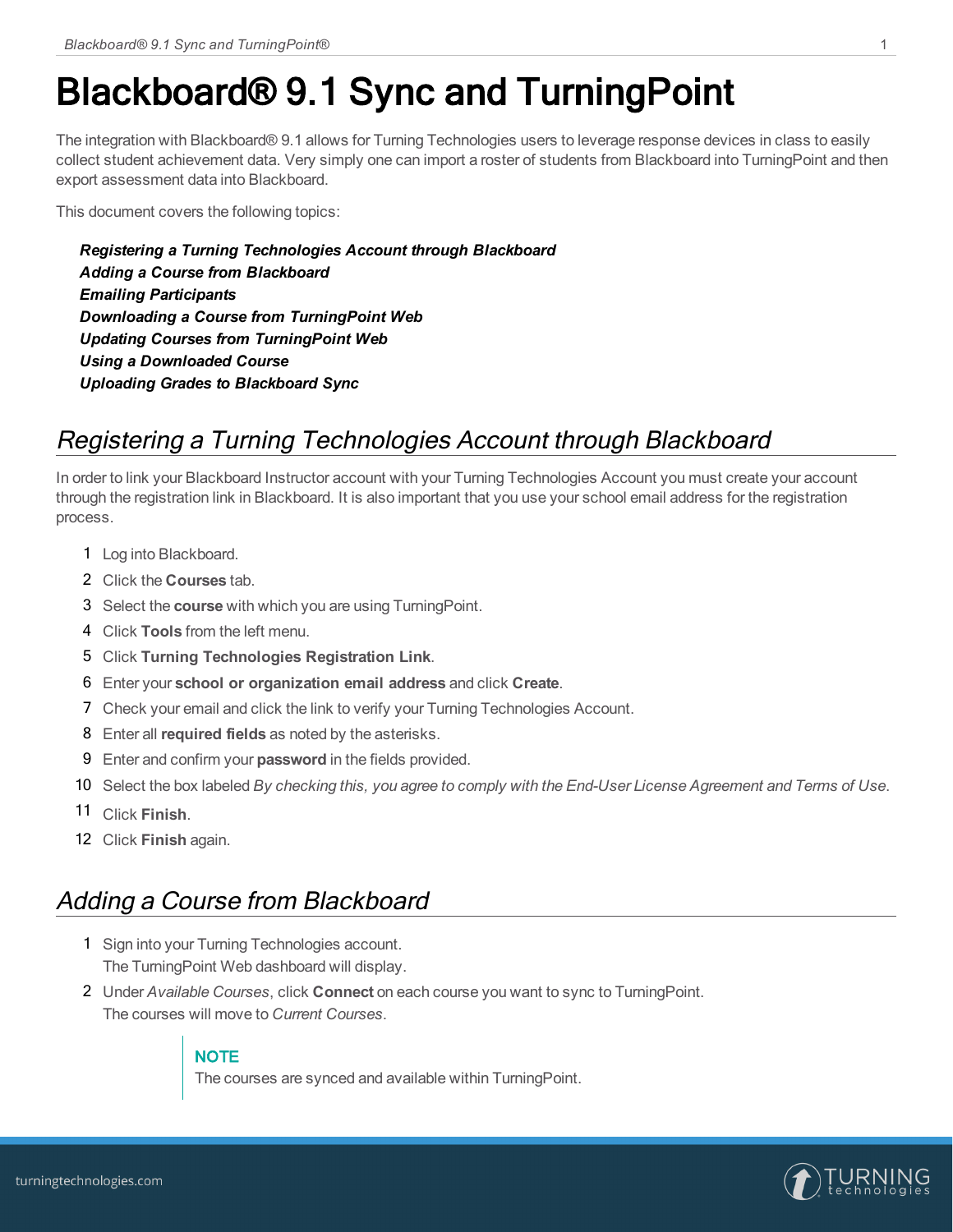#### <span id="page-1-0"></span>Emailing Participants

Through the Blackboard integration with Turning Technologies Account you can email participants to remind that they need to create an account, register a license or a device.

- 1 Sign in to your Turning Technologies Account. The TurningPoint Web instructor dashboard will display.
- 2 Locate the **Course** you wish to email students.
- 3 Click **View**.
- 4 Click **Email Students** in the upper right hand corner.
- 5 **Select** desired option(s).
- 6 Click **Send**.

**NOTE** The emails will only go out to those who need the option(s) chosen.

#### <span id="page-1-1"></span>Downloading <sup>a</sup> Course from TurningPoint Web

Courses are automatically synced when you add a course from Blackboard. See *Adding a Course from [Blackboard](#page-0-1)* on [page](#page-0-1) 1.

### <span id="page-1-2"></span>Updating Courses from TurningPoint Web

- 1 Log into your Turning Technologies account. The TurningPoint Web instructor dashboard displays.
- 2 Locate the **Course** to update.
- 3 Click **View**.
- 4 Click **Update Course** in the right hand corner.
- 5 Launch **TurningPoint**. The Course will automatically download the newest update upon launch of the application.

#### <span id="page-1-3"></span>Using <sup>a</sup> Downloaded Course

A course list from Turning Technologies Account can be loaded into TurningPoint Desktop to track participant results.

- 1 Open TurningPoint Desktop and sign in to your Turning Technologies Account.
- 2 From the Polling tab, select the **course** and the **polling environment**.
- 3 **Run** and **save** the session.
- 4 Close the polling environment to return to the TurningPoint Desktop Dashboard.

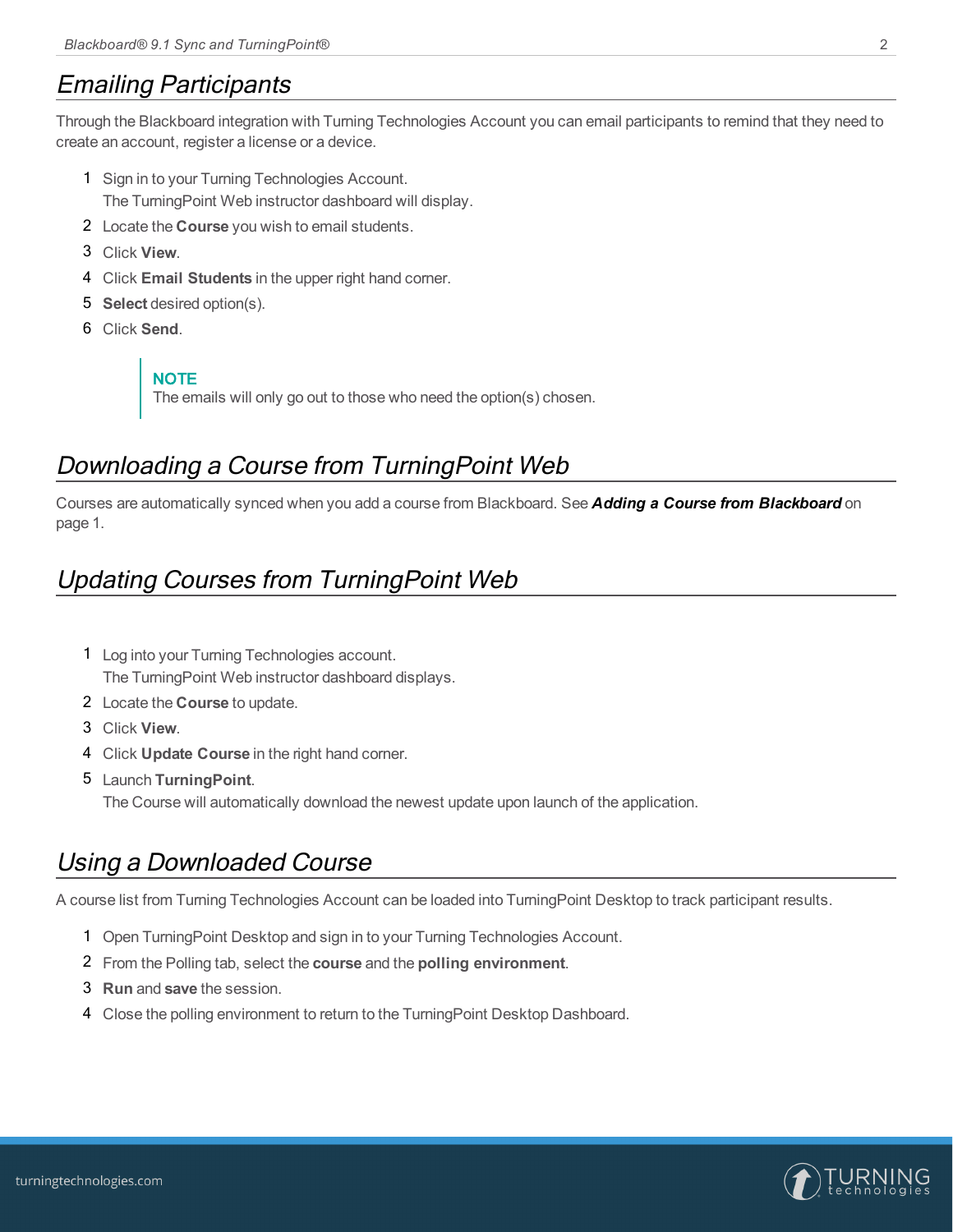### <span id="page-2-0"></span>Uploading Grades to Blackboard Sync

Grades can be uploaded to Blackboard directly from the course withing the Manage tab.

- 1 Open TurningPoint Desktop and sign in to your Turning Technologies Account.
- 2 Select the **Manage** tab.
- 3 Select the **course**.
- 4 Click **Upload Grades**.

#### IMPORTANT

A Turning Technologies Account license is mandatory. If a participant does not purchase a Turning Technologies Account license, his or her score will show as an asterisk in all TurningPoint Desktop participant reports. Furthermore, his or her score will export as "0" to an Excel workbook and will not be exported to an LMS.

1 Select the **grade columns** you want to upload and click **Upload**. The *Task Window* is displayed.